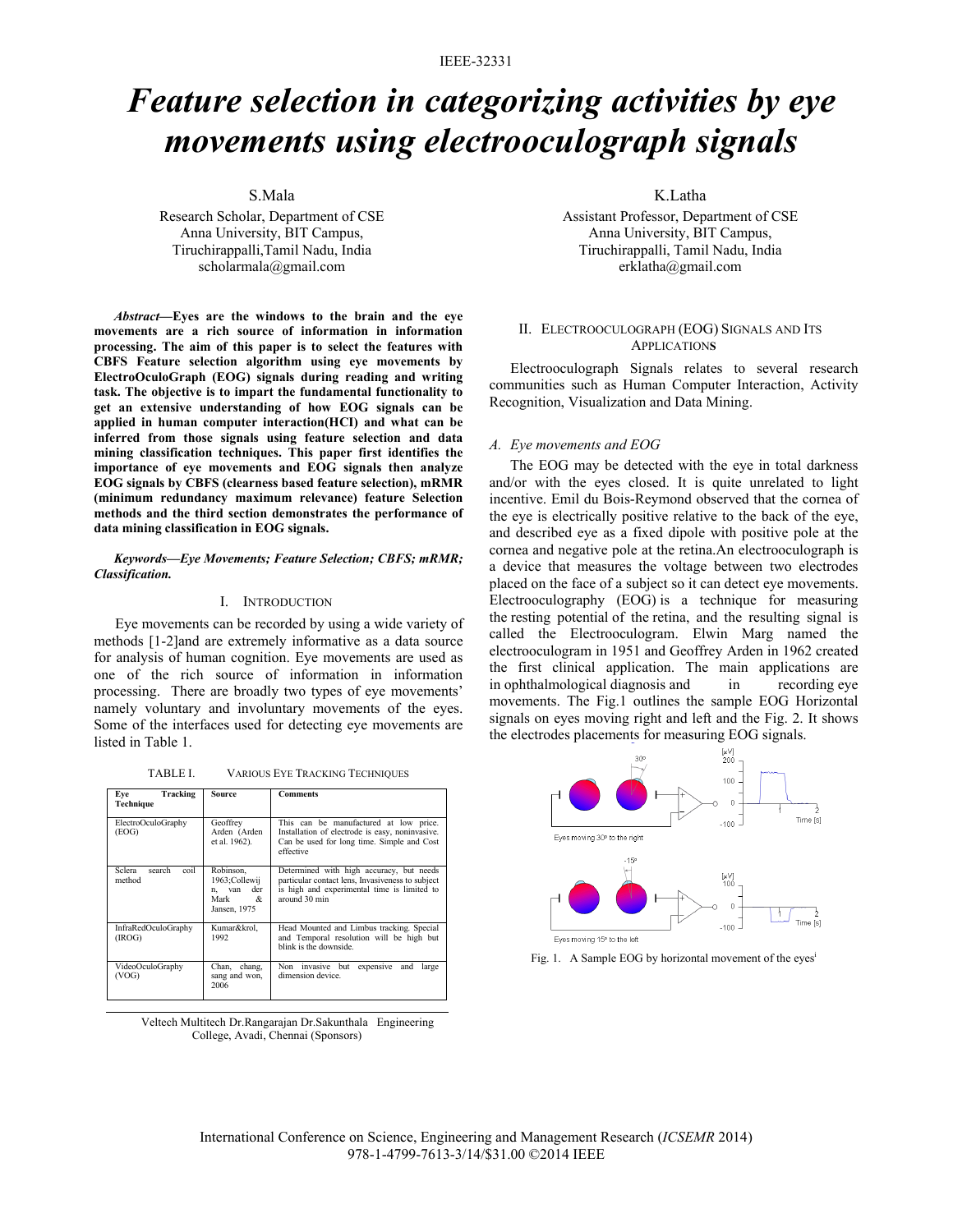

Fig. 2. Electrode Placements for EOG

## *B. EOG in HCI*

For instance, researchers have studied eye movements to understand user behaviour in basic interface tasks, to reveal how clients encode and process information, and to infer user intent in real-time interfaces. However, with notable exceptions [3], Eye movements can be recorded by using several methods, some of them are listed in Table 1. Eye movements are extremely informative as a data source for analysis of human cognition.

The use of EOG signals as control signal for HMI/HCI plays a vital role in understanding characterization and classification of eye movements. These signals can be applied to wide range of applications including virtual mouse, key board control electric power wheelchairs and industrial assistive robots.

The EOG and blinking signals are utilized as a part of Human-Computer Interfaces in;

- $\bullet$  The Vehicle Control [4]
- The Video compression driven by eye-interest
- The Driver Drowsiness Detection System
- The ergonomics, the advertisement analysis
- The Wearable machines [5]
- The Human-Computer-Interaction (HCI)system[e.g.Virtual keyboard [6]]
- The game and operating a TV remote control  $[7]$
- $\bullet$  The Visual navigation interface [8]
- $\bullet$  The Online Vigilance Analysis [9]
- The Multitask gadget control [10]
- The electric wheelchair [11]

## *C. Advantage of EOG*

**EOG** signal is one of the efficient electro-physiological signals to be deployed in Human Computer Interface [12]. In recent years dedicated Human Computer Interfaces / Human Machine Interfaces have been developed for people with disabilities like Parkinson, Quadriplegia, armless people and people who suffer from a motor skill disability but not a cognitive one, Amyotrophic Lateral Sclerosis or Motor Neuron Disease that leave them with no possibility to communicate, although the brain and eyes activities are not affected, among the few ways of communication in these cases is the detection of the eye movements. The advantages of EOG than other eye tracking methods are

- Reduces the complexity and cost.
- EOG can be made with cost effective electrodes, data acquisition card and appropriate software.
- Eye Closure is Permissible
- The EOG can beused to record eye movements when the eye is shut, for example during rest.
- Head Movements are Permissible
- The EOG has the advantage that the signal recorded is the actual eyeball position with respect to the head. Therefore for frameworks intendedto measure relative eyeball position to control switches (e.g. looking up, down, left and right could translate to four separateswitch presses) head movements will not hinder accurate recording.
- Non-invasive
	- Unlike techniques such as the magnetic search coil technique, EOG recordings do not require anything to be fixed to the eye which might cause discomfort or interfere with normal vision. EOG electrodes are affixed externally to the skin.
- Real-Time
	- The EOG can be utilized in real-time as the EOG signal responds instantaneously to a change in eye position. The eye position can be quickly inferred from the change.

## III. ACTIVITYRECOGNITION AND EYE MOVEMENTS

Most of the researches in activity recognition have focused on gait, posture, and gesture. The recognition of activities such as reading and writing are investigated during stationary and mobile settings using different eye tracking techniques. Eye movements are linked to a number of cognitive processes of visual perception such as visual memory, learning or attention. Eyes are therefore called a window to mind and brain. The cognitive aware systems are able to sense and adapt to a person's cognitive state [13].

Activity recognition has become an important topic for a broad range of real-life applications. In surveillance systems, patient monitoring systems and a variety of systems that involve interactions between persons and electronic devices such as human-computer interfaces activity recognition places a significant role. A rich source of information for activity recognition is the movement of the eyes [14]. This work demonstrates the machine recognition of reading and writing activities using EOG signals and reduces the computational complexity which mainly occurs during the feature selection.

## IV. METHODOLOGY

EOG signal classification is mapping EOG signals into predefined classes. The characterization includes some essential principlessuch as representation where features of the signals are extracted, generalization which is training andevaluating the classifier. The vital role of classification is feature extraction and feature selection.In this paper, two different feature selection techniques (mRMR, CBFS) have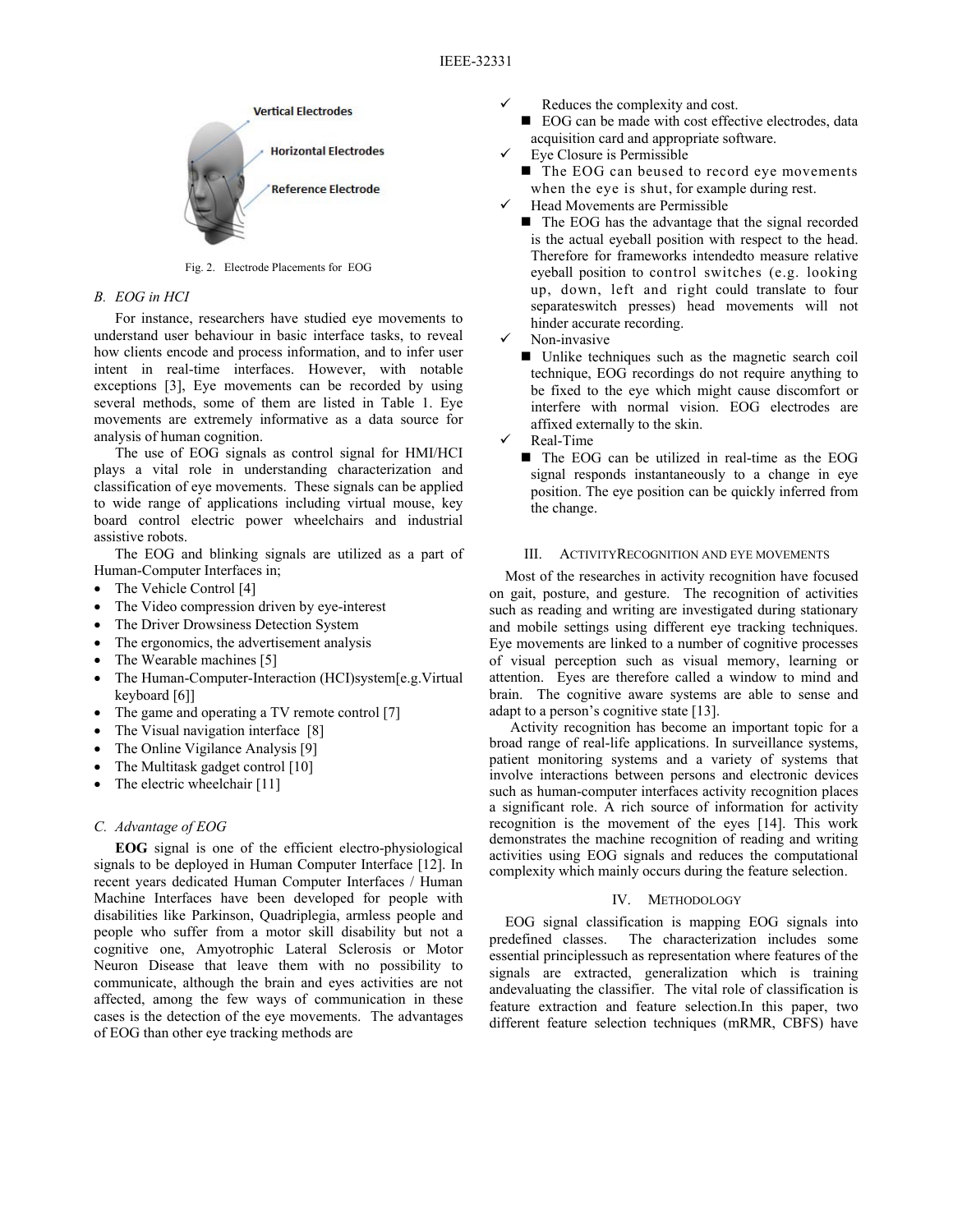been utilized to represent EOG signals. Fig. 3: illustrates basic EOG signal classification framework.



Fig. 3. General EOG Signal Classification Framework

#### *A. EOG Data Collection*

The initial process is data collection. The data used in this study are collected from the Andreas Bulling "RECOGNITION OF OFFICE ACTIVITIES"<sup>1</sup> data set. The data collection of this work included two major offices-based activities - reading a printed paper, taking handwritten notes. The columns of data found in mat files representing the time, voltage readings of EOG signals during reading and writing activities are used in this work.

#### *B. Preprocessing*

The median filter performed denoising best; it preserved edge steepness of eye movements, retained EOG signal amplitudes, and did not present any artificial signal changes. For baseline drift removal this work employedlevel nine 1-D wavelet decomposition using Daubechies wavelets. Fig. 4 outlines the EOG signal after using median filtering and removing base line drifts.



Fig. 4. Preprocessed EOG Signal

### *C. Feature Extraction*

The job of feature extraction is to obtain the most usefulinformation from the original data. Feature Selection represents the information in a fewer dimension space.This work concentrate on improving the feature extraction (in EOG signals) stage by selecting efficient subset of features. 13

features from a database of EOG signals are extracted. These features are used in efficient identification of reading and writing Activity. This work used Minimum Redundancy Maximum Relevance (mRMR) [15] and Clearness Based Feature Selection (CBFS) [16-17] techniques to select the features and also recommend good features for recognizing activities.

# *D. Basic Eye Movement Characteristics*

Basic eye movements such as Saccades, Fixations and Blinks can be detected from the preprocessed EOG signals. Basic eye movement's features such as Mean, Trim means Median, Variance, Standard deviation, z-score, sigh-rank, kurtosis, sample entropy, HFD (Higuchi's Fractional Dimension ) can be detected from the processed Horizontal and Vertical EOG signals.

#### *E. Feature Selection*

Feature selection is important in many pattern recognition problems for excluding inappropriate and tautological features. Feature Selection improves recognition accuracy by reducing system complexity and processing time. Feature selection is a search problem for finding an optimal or suboptimal subset of m features out of original M features. Many feature subset selection algorithms have been proposed. These algorithms can generally be classified as wrapper or filter algorithms according to the criterion function used in searching for good features. The simplest feature selection methods select best individual features. A feature evaluation function ranks the individual features, then the highest ranked features(m) are selected. These methods can exclude irrelevant features, but they often include redundant features.

#### *1) Minimum Redundancy MaximumRelevance:*

The minimal-redundancy-maximal-relevance (mRMR)algorithm is a sequential forward selection algorithm. It uses mutual information to analyze relevance and redundancy. The mRMR scheme selects the features that correlate the strongest with a classification variable and combined with selection features that are mutually different from each other have high correlation and it is denoted by (1). The selected features with relevance score are listed in Table 3.

$$
J(X_n) = I(X_n; Y) - \frac{1}{|S|} \sum_{X_i \in S} I(X_n; X_i)
$$
\n(1)

Where  $I(X_i;Y)$  -measure of dependence between feature  $X_n$ and target Y.

 $J = I(X_{1:n}; Y) - I(X_{1:n-1}; Y)$  Change in information with and without  $X_n$ 

S- Feature Set |S| - number of features

 <sup>1</sup> https://www.andreas-bulling.de/datasets/recognition-of-office-activities/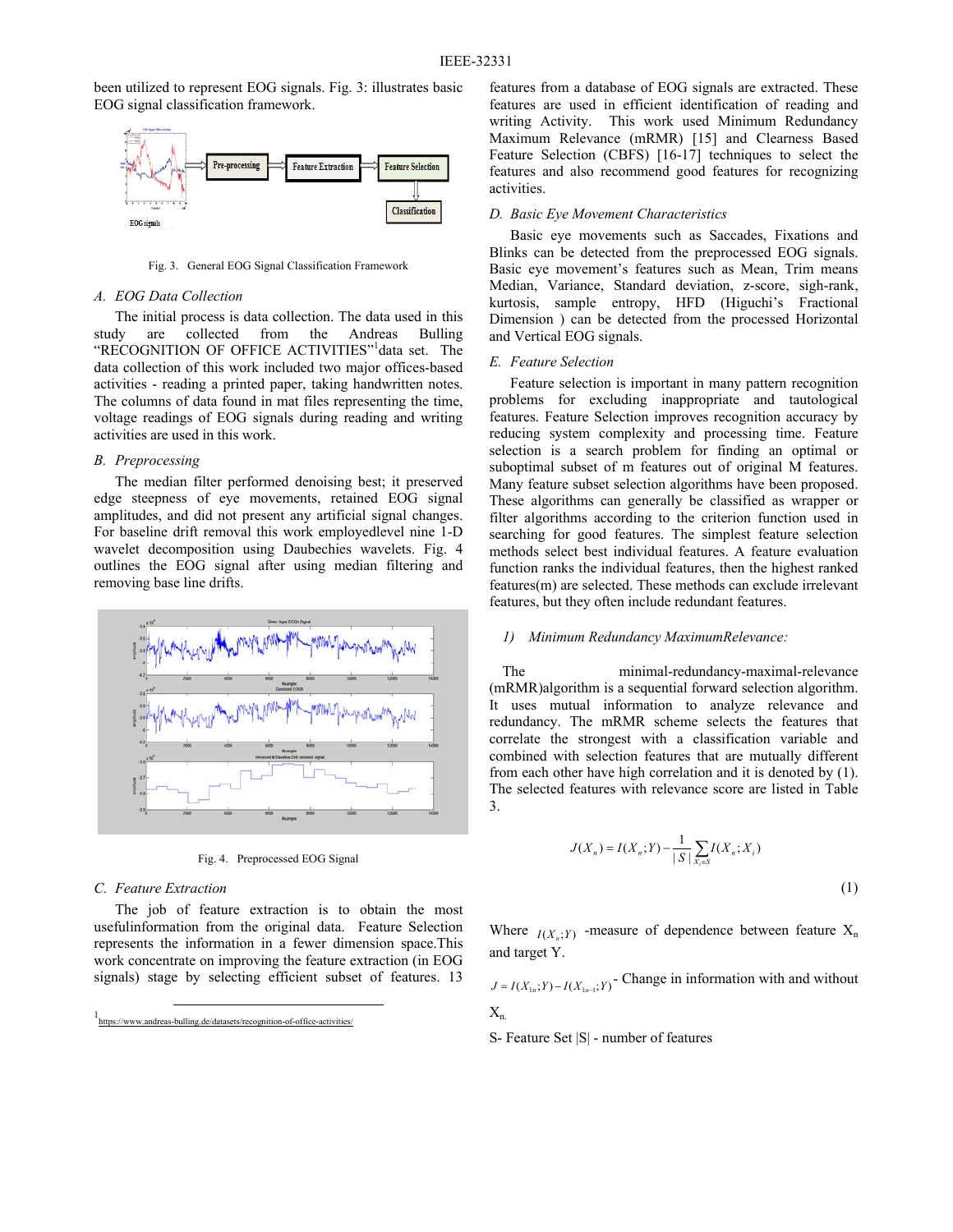#### *2) Clearness Based Feature Selection:*

CBFS calculates the distance between the target sample and centroid of each class, and so compares the class of the closest centroid with the class of the target sample (Seo 2012). The matching ratio of all samples in a feature turns into a clearness value for the feature.

Clearness based feature selection (CBFS)algorithm which can be classified as a filter method. Clearness means the separability between classes in a feature. If (clearness of feature  $f2$ ) > (clearness of feature  $f1$ ), then  $f2$  is more advantageous to classification than *f*1.

#### *Step 1:*

The centroid for read and write is calculated by average operation. It is the median point of a class. Med  $(f_i, j)$  denotes the median point of class *j* in the feature  $\hat{\mu}$ , which is computed by  $(2)$ :

$$
Med(fi, j) = \frac{1}{k} \sum_{r=1}^{k} (Xri \in class j)
$$
\n(2)

Where k is a number of samples of class j.

*Step 2:* 

 For each xij in sample predicted class label is calculated. After calculating the distance between *xij* and Med (*fj*,*ci*) for all classes, this work takes the nearest centroid  $Med(f, s)$ and *s* is a predicted class label for *xij*. The length between *xij* and Med $(fj, t)$  is computed by (3):

$$
D(x_{ij}, Med(f_j, t)) = |x_{ij} - Med(f_j, t)|
$$
\n(3)

*Step 3:* 

Calculate  $n \times m$  matrix M2 which contains a matching result of predicted class label and correct class label in *CS*.  $M2(i,j)$  is calculated by (4):

$$
M_2(i, j) = \begin{cases} \n\text{lif}M_1(i, j) = C_i \\ \n\text{lif}M_1(i, j) \neq C_i \n\end{cases}
$$

*Step 4:* 

 Calculate CScore (*fi*).initially we calculated CScore (*fi*) by (5):

$$
CScore(f_i) = \frac{1}{n} \sum_{r=1}^{n} M_2(r, i)
$$
\n(5)

(4)

The range of CScore (fi) is [0, 1]. If CScore (fi) is close to 1, this shows that classes in feature fi are clustered well and elements in fi can be clearly classified. The Table 2 list all the features with its clearness score.

| TABLE II.<br><b>CLEARNESS SCORE FOR EACH FEATURE</b> |                                      |            |  |  |
|------------------------------------------------------|--------------------------------------|------------|--|--|
| S.No                                                 | Feature                              | CScore(fi) |  |  |
| 1.                                                   | Mean                                 | 0.75       |  |  |
| 2.                                                   | Trim mean                            | 0.75       |  |  |
| 3.                                                   | Inter quartile range                 | 0.675      |  |  |
| $\overline{4}$ .                                     | Median absolute deviation            | 0.625      |  |  |
| 5.                                                   | Standard deviation                   | 0.625      |  |  |
| 6.                                                   | Variance                             | 0.675      |  |  |
| 7.                                                   | Median                               | 0.75       |  |  |
| 8.                                                   | z-score                              | 0.625      |  |  |
| 9.                                                   | sign-rank                            | 0.5        |  |  |
| 10.                                                  | Hurst Exponent                       | 0.575      |  |  |
| 11.                                                  | Higuchi's Fractional Dimension (HFD) | 0.6        |  |  |
| 12 <sub>1</sub>                                      | Sample Entropy                       | 0.625      |  |  |
| 13.                                                  | Kurtosis                             | 0.725      |  |  |

The Table 3 list the score for selected features by CBFS feature selection and mRMR feature selection.

TABLE III. FEATURE SELECTION METHODS WITH ITS SELECTED FEATURES

| <b>Feature</b><br><b>Selection</b><br>Method | Order          | Fea.No         | Feature<br>Name | <b>Score</b> |  |
|----------------------------------------------|----------------|----------------|-----------------|--------------|--|
| <b>CBFS</b>                                  |                |                | Mean            | 0.75         |  |
|                                              | $\mathfrak{D}$ | $\mathfrak{D}$ | Trim<br>mean    | 0.75         |  |
|                                              | $\mathbf{3}$   | 7              | Median          | 0.75         |  |
| Max<br>Relevance                             |                | 7              | Median          | 1.439        |  |
|                                              | $\overline{c}$ | $\overline{2}$ | Trim<br>mean    | 1.439        |  |
|                                              | 3              | 13             | Kurtosis        | 0.588        |  |
| mRMR                                         |                | 7              | Median          |              |  |
|                                              | $\mathfrak{D}$ | $\overline{2}$ |                 | Trim mean    |  |
|                                              | $\mathbf{3}$   | 11             | <b>HFD</b>      |              |  |

CScore (fi) measures the clearness of the feature whereas the mRMR scores the features based on mutual information. The selected features by CBFS, mRMR feature selection algorithm is shown in Table 2 with its CScore. The selected features alone can clearly classify the activities such as read and write in EOG signals effectively and efficiently. This is shown by few traditional classifiers. The accuracy is used as a function of the feature subset size evaluation using few traditional classifiers in Weka.

#### V. CLASSIFICATION

Classification plays an important role in many real time applications. It is important to automate the classification process since hand processing is often not a viable option [18]. The goal of EOG signal classification is to identify an input pattern with a category or class, which is a set of patterns grouped together based on similarity measures [19]. The similarity depends on the concept of interest: it may be abstract that is detecting all patterns produced by same event or more quantitative that is matching an EOG signal pattern with a prototype.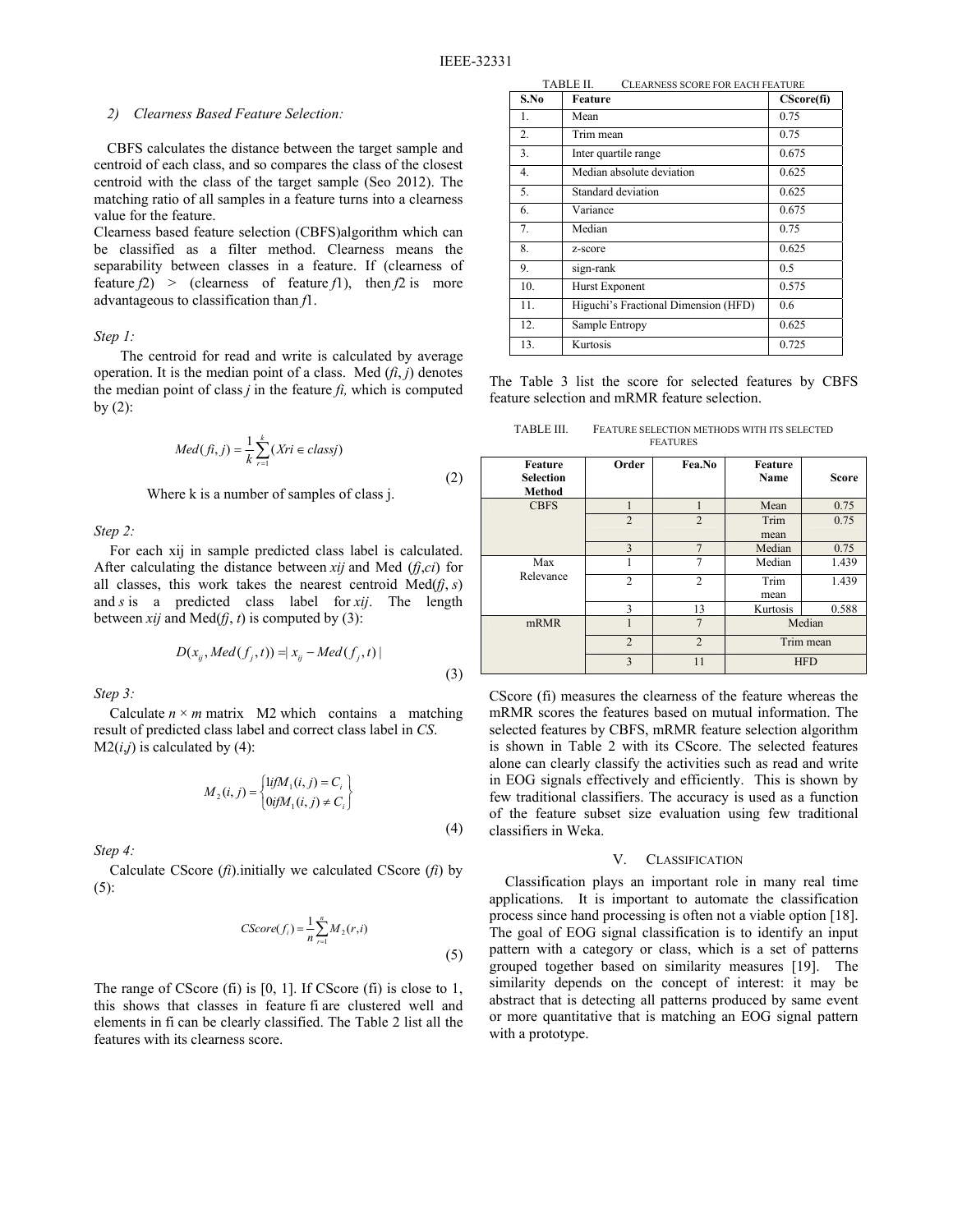| TABLE IV.<br>DETAILED ACCURACY BY CLASS WITH CONVENTIONAL CLASSIFIERS |
|-----------------------------------------------------------------------|
|-----------------------------------------------------------------------|

| Method                                               | TР       | FP    | Precision | Recall | <b>F-Measure</b> | <b>ROC</b> Area | <b>Class</b> |
|------------------------------------------------------|----------|-------|-----------|--------|------------------|-----------------|--------------|
|                                                      | Rate     | Rate  |           |        |                  |                 |              |
| CBFS+Naive Bayes<br>(With 3 CBFS Features)           | 0.500    | 0.125 | 0.750     | 0.7500 | 0.750            | 0.708           | Read         |
|                                                      | 0.875    | 0.500 | 0.700     | 0.700  | 0.700            | 0.708           | Write        |
|                                                      | 0.714    | 0.339 | 0.721     | 0.714  | 0.702            | 0.708           | Average      |
| CBFS+SMO<br>(With 3 CBFS Features)                   | 0.500    | 0.000 | 1.000     | 1.000  | 1.000            | 0.750           | Read         |
|                                                      | .000     | 0.500 | .727      | 0.727  | 0.727            | 0.750           | Write        |
|                                                      | 0.786    | 0.286 | 0.844     | 0.786  | 0.767            | 0.750           | Average      |
| CBFS+Multilayer Perceptron<br>(With 3 CBFS features) | 0.500    | 0.000 | 000.1     | 1.000  | 1.000            | 0.500           | Read         |
|                                                      | $000 \,$ | 0.500 | 0.727     | 0.727  | 0.727            | 0.500           | Write        |
|                                                      | 0.786    | 0.286 | 0.844     | 0.786  | 0.767            | 0.500           | Average      |

#### VI. RESULTS AND DISCUSSION

The Table 4 shows the average precision and recall, and the corresponding True Positive, False Positive Rate of features selected for each activity (read/write). The number of features used is only three. The mean True Positive Rate for the task Write is higher than the task read. This shows that the eye movement EOG signals varied much in writing compared to reading. The task of writing may easily be identified than the other task such as reading. The overall average performance of SMO classifier is higher than other two classifiers. Though the precision, recall, F-measure for SMO (a SVM based classifier) is same that of Multilayer Perceptron, the ROC Area is high for SMO. Hence among the three classifiers the Sequential Minimal Optimization algorithm with SVM classifier performs better than others. The existing method used mRMR feature selection with different set of features. The proposed method with CBFS feature selection algorithm the SMO, a SVM based classifier performance is 84.4% precision and 78.6% recall. Thus the classifier performance is improved by using CBFS feature selection algorithm. This work shows that various task like normal and subnormal may be identified by eye movements using EOG signals and CBFS plays vital role in classification.

#### VII. CONCLUSION

This work recommends good features for recognizing reading and writing in EOG signals and analyze the recognition accuracy as a function of the feature subset size using conventional classifiers. CBFS C<sub>Score</sub> evaluates each feature based on degree of condensation of samples to the centroid of the class such as read and write, and reduces the validation errors. Additional eye movement characteristics that are potentially useful for activity recognition are still worth investigating in the future as they may carry information that can contribute more in the current work. This work can be extended in various directions such as to explore a line of research that focuses on comparison of different feature selection methods with different set of features from EOG signals of various activities.

#### **REFERENCES**

- [1] B. Wolfe, D. Eichmann. "A neural network approach to tracking eye position." *International Journal of Human-Computer Interaction*, 1997.
- [2] L.R. Young, D. Sheena. "Survey of eye movement recording methods." *Behavioral Research Methods and Instrumentation*, 1975.
- [3] Goldberg, D. D. Salvucci. "Identifying fixations and saccades in eyetracking pro-tocols." *Proceedings of the 2000 Symposium on Eye Tracking Research & Applications (ETRA '00).* 2000.
- [4] R Barea, L Boquete,M Mazo,E Lopez. "System for assisted mobility using eye movements based on electrooculography." *IEEE Trans. Neural Syst. Rehabil. Eng.*, 2002.
- [5] A Bulling, D Roggen,G Tröster. "Wearable EOG goggles: Seamless sensing and context-awareness in everyday environments." *J. Ambient Intell. Smart Environ*, 2009.
- [6] AB Usakli, S Gurkan. "Design of a novel efficient human–computer interface: an electrooculagram based virtual keyboard." *IEEE Trans. Instrum. Meas.*, 2010.
- [7] LY Deng, DL Hsu, TC Lin,JS Tuan,SM Chang. "EOG-based humancomputer in-terface system development." *Expert Syst. Appl.*, 2010.
- [8] Talaba, Doru. "EOG-based visual navigation interface development." *Expert Systems with Applications Elsevier*, 2012.
- [9] Ruo-Fei Du, Ren-Jie Liu, Tian-Xiang Wu, Bao-Liang Lu. "Online Vigilance Analysis Combining Video and Electrooculography Features." *ICONIP.* 2012.
- [10] T Gandhi, M Trikha , J Santhosh,S Anand. "Development of an expert multitask gadget controlled by voluntary eye movements." *Expert Syst. Appl.*, 2010.
- [11] Hiroki Tamura, Takao Manabe, Takafumi Goto, Yuki Yamashita, Koichi Tan-no. "A Study of the Electric Wheelchair Hands-Free Safety Control System Using the Sur-face-Electromygram of Facial Muscles." *ICIRA.* 2010.
- [12] A Ubeda, E Ianez, JM Azorin. "Wireless and portable EOG-based interface for assisting disabled people." *IEEE/ASME Trans. Mechatron*, 2011.
- [13] S Aungsakun, A Phinyomark , P Phukpattaranont, C Limsakul. "Robust eye move-ment recognition using EOG signal for human-computer interface." *ICSECS.* 2011.
- [14] A Bulling, JA Ward, H Gellersen, G Troster. "Eye movement analysis for activity recognition using electrooculography." *IEEE Trans. Pattern Anal. Mach. Intell.*, 2011.
- [15] H. Peng, F. Long,C. Ding. "Feature Selection Based on Mutual Information Criteria of Max-Dependency, Max-Relevance,and Min-Redundancy." *IEEE Trans. Pattern Analysis and Machine*, Aug. 2005: 1226-1238.